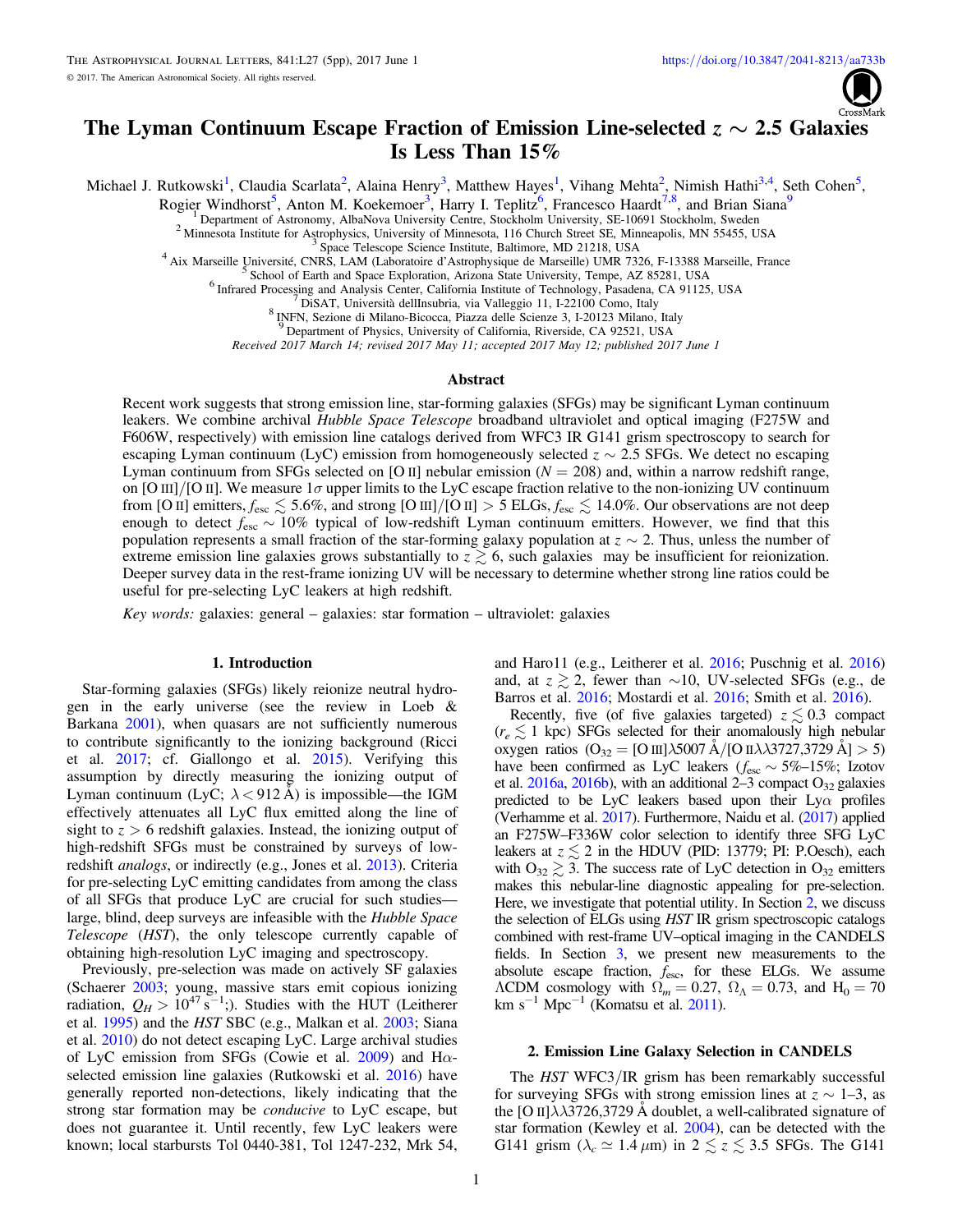<span id="page-1-0"></span>

Figure 1. We identify 41  $z \sim 2.3 \text{ O}_{32}$ -emitters in the CANDELS fields. Here, we plot  $O_{32}$  for the sources as measured from their G141 grism spectra against stellar masses derived from SED fits in Momcheva et al. ([2016](#page-4-0)). We overplot contours indicating the  $O_{32}$  distribution measured for SDSS galaxies (Tremonti et al. [2004](#page-4-0)) and indicate with shaded regions the parameter space populated by high-redshift Lyα emitters and Lyman Break galaxies at z ∼ 2−3 (Nakajima & Ouchi [2014](#page-4-0)).

cannot resolve this doublet; thus, to avoid potential line misidentification of a candidate [O II] emission line, a photometric redshift is critical. In the HST CANDELS fields, the broadband UV–optical SED for galaxies is well sampled, ensuring the robust identification of  $z \gtrsim 2$  [O II]-emitters. Unfortunately, rest-frame, broadband LyC imaging is not available across the entire survey footprint. Thus, in our search here for LyC emission from  $z \sim 2.5$ SFGs, we are limited to probing ∼40% of the area in GOODS-South and GOODS-North.

Within these regions, we select [O II]-emitters identified by the 3D-HST G141 grism survey. We selected ELGs requiring (1)  $(S/N)_{[O II]} > 3$  and (2) within the redshift range  $2.38 < z < 2.9$ , where  $z \equiv$  "z\_best" measured by Momcheva et al. ([2016](#page-4-0)) using both grism and broadband photometry. The lower-redshift limit of this sample is fixed to ensure the broadband (WFC3/UVIS F275W) imaging is strictly sensitive to rest-frame LyC emission. In total, we select 208 [O II]-emitters (74, 109, and 25 in ERS, GOODS-N, and UVUDF, respectively), with a mean (median) SFR = 8.0 (3.9)  $M_{\odot}$  yr<sup>-1</sup> and stellar mass  $M_{\star} \simeq 10^{9.9} (10^{9.6})$ , respectively. Included in this sample are 13 ELGs that were also considered in the unpublished LyC survey in the ERS field presented by Smith et al. ([2016](#page-4-0)).

We note that within a narrow redshift range the G141 grism is simultaneously sensitive to [O II] and [O III]. Thus, we select a second, independent sample of SFGs requiring: (1)  $2.25 < z < 2.31$ ; (2)  $(S/N)_{[O \text{ III}]}>3$ ; and (3)  $(S/N)_{H\beta} > 1.5$ .

This redshift range implies that the sample's LyC photometry could include a contribution from non-ionizing emission in the bandpass. As illustrated in Figure 2, the F275W throughput,  $T$ ,  $\gtrsim$ 1% at  $\lambda$  < 3086 Å (910 Å at  $z$  = 2.39). Only in the case of zero attenuation by intervening neutral gas and dust (i.e.,  $f_{\text{esc}} \equiv 100\%$ ) will the contribution redward of the Lyman edge to the F275W photometry be negligible  $(< 0.5\%)$ . The contribution by non-ionizing photons to the measured ionizing flux will introduce a systematic uncertainty to fesc strictly less than unity measured using the broadband method we apply in Section 3. Any candidate LyC leakers identified in this sample must be considered tentative pending spectroscopic follow-up.



Figure 2. HST F275W broadband filter throughput, T (solid curve), declines to  $\langle 1\% \text{ at } \lambda \geq 3086 \text{ Å}, \text{ corresponding to } \lambda = 910 \text{ Å at } z > 2.39. \text{ Thus, the}$ Lyman edge falls within the bandpass for SFGs selected at  $2.25 < z < 2.31$ (indicated by dashed-dotted vertical lines), implying the measurement of LyC can be contaminated by non-ionizing emission. For a 1 Myr, solar-metallicity burst simple stellar population model (with no correction for attenuation by gas applied) from Bruzual & Charlot ([2003](#page-4-0); dashed curve, scaled, in  $f_{\nu}$ ), this contamination is  $\lesssim 0.5\%$  only if  $f_{\text{esc}} = 100\%$ . For  $f_{\text{esc}} < 100\%$ , contamination by the non-ionizing continuum to the LyC photometry will necessarily increase to 100% as  $f_{\rm esc}$  decreases to zero.

We identify 41  $O_{32}$  emitters (22 and 19 in the GOODS-N and ERS, respectively; Figure 1). For the measurement of  $O_{32}$ , we require  $[O \text{ III}]\lambda 5007$ , which we derive from  $[O \text{ III}]$ λλ4959,5007 Å reported in 3D-HST catalogs, applying a uniform correction that assumes an intrinsic ratio of  $\lambda$ 5007/  $\lambda$ 4959 = 2.98 (Storey & Zeippen [2000](#page-4-0)) to correct for the contribution of [O III] $\lambda$ 4959. Of these O<sub>32</sub> emitters, 13 are identified with  $O_{32} > 5$ . By comparison with the [O II]-emitter sample, these ELGs have a similarly high mean (median)  $SFR = 6.8$  (4.1)  $M_{\odot} \text{ yr}^{-1}$  and moderate stellar mass  $M_{\star} \simeq 10^{10.0} (\dot{10}^{9.7}).$ 

In the following analysis of both samples, we use publicly available F275W imaging mosaicked by the individual survey teams (see Table [1](#page-2-0)). In GOODS-North, the HDUV team has prepared public mosaics "v0.5" combining five of eight HDUV pointings with CANDELS-Deep data. We note that the WFC3/ UVIS is susceptible to significant (∼50% losses) charge transfer inefficiencies. To mitigate this, UVUDF and GOODS-North imaging programs (referenced in column 4 of Table [1](#page-2-0)) included a  $\sim 10e^{\frac{3}{2}}$  post-flash to minimize charge losses. In the case of the ERS, these data were among the first data obtained with the then newly installed WFC3 and were minimally affected by the CTE (see Smith et al. [2016](#page-4-0) for details). In preparation for analysis, we extracted  $12'' \times 12''$ postage stamps from the science and associated rms maps centered on each ELG. For uniformity, all stamps were rebinned to a common pixel frame of  $0$ ".  $09$  pix<sup>-1</sup>, the coarsest scale for which mosaics are available.

# 3. The LyC Escape Fraction of  $z \approx 2.3$  ELGs

Broadband imaging surveys readily make differential measurements of the ionizing (LyC) to non-ionizing (UV, measured at  $\lambda_{\text{rest}} \simeq 1500 \text{ A}$ ) luminosity from galaxies. At high redshift, LyC from young stars within galaxies will be attenuated by neutral gas and dust in the ISM, as well as by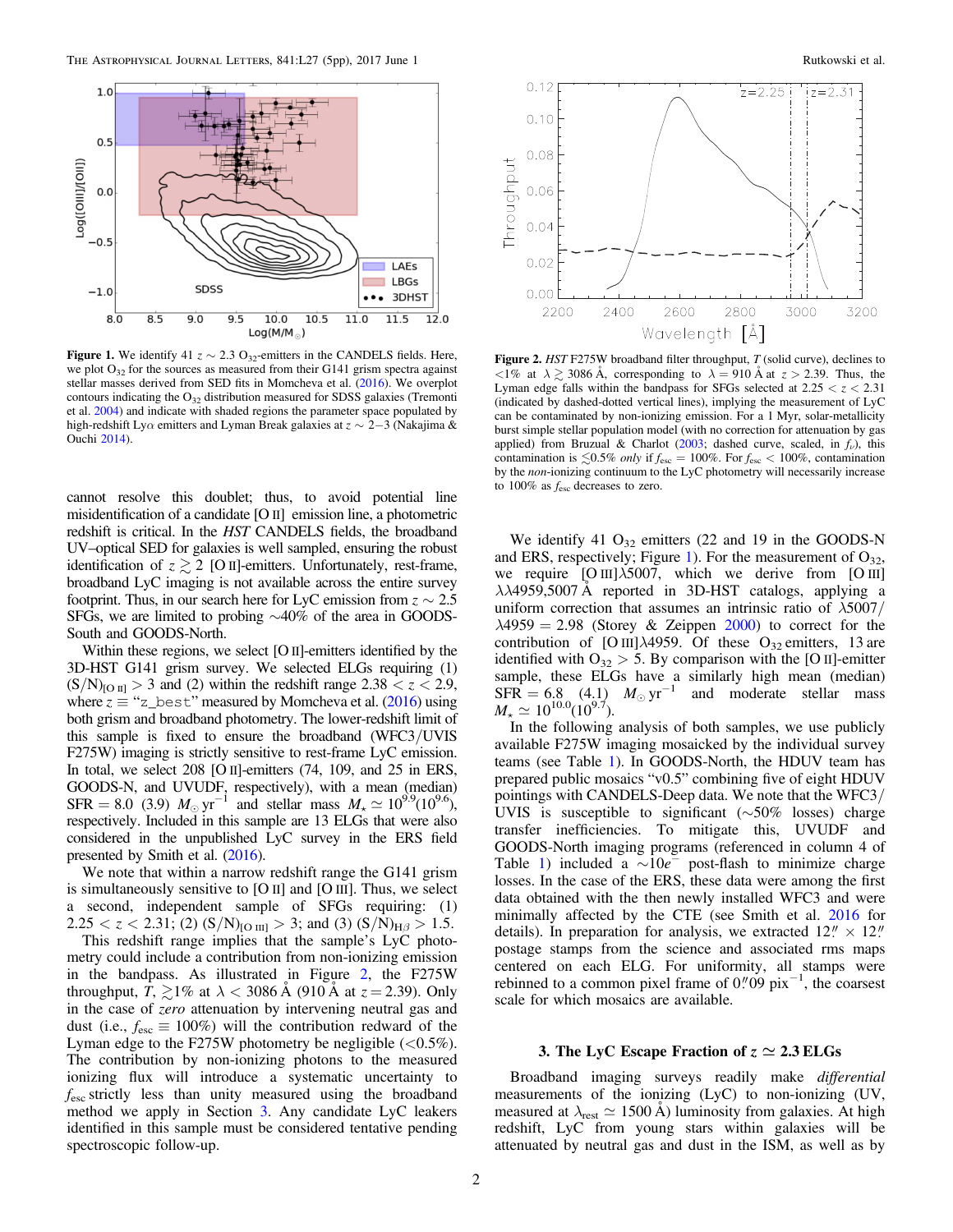<span id="page-2-0"></span>

| $1.00 \text{ m}$ and $1.21 \text{ m}$ manus $\text{m}$ |                   |                   |                                  |                           |                |              |                |  |  |  |
|--------------------------------------------------------|-------------------|-------------------|----------------------------------|---------------------------|----------------|--------------|----------------|--|--|--|
| Field                                                  | Survey            | Area <sup>a</sup> | Survey Depth $(3\sigma)^{\circ}$ | References                | $N_{\rm O~II}$ | $N_{O_{32}}$ | $N_{O_{32}>5}$ |  |  |  |
| GOODS-North                                            | CANDELS-Deep      | 120               | 27.8                             | Koekemoer et al. $(2011)$ | 52             |              |                |  |  |  |
|                                                        | HDUV <sup>c</sup> | 70                | 27.9                             |                           | 57             | 15           |                |  |  |  |
| GOODS-South                                            | <b>UVUDF</b>      | 4.5               | 28.2                             | Rafelski et al. (2015)    | 25             | $\cdots$     | $\cdots$       |  |  |  |
|                                                        | <b>ERS</b>        | 60                | 26.5                             | Windhorst et al. (2011)   | 74             | 19           |                |  |  |  |

Table 1 Archival F275W imaging

#### Notes.

Approximate area in square arcminutes.

<sup>b</sup> We report published point-source completeness limits [AB mag] but estimate the depth from the sky variance for the HDUV GOODS-N public mosaic.<br>
<sup>c</sup> For HDUV, mosaics are available at http://[www.astro.yale.edu](http://www.astro.yale.edu/hduv/DATA/v0.5/)/hduv/DAT

neutral H<sub>I</sub> in the IGM along the line of sight. This partly motivates a definition of the *relative* escape fraction, following Steidel et al. ([2001](#page-4-0)):

$$
f_{\text{esc,rel}} = \frac{(L_{\text{UV}}/L_{\text{LyC}})_{\text{int}}}{(L_{\text{UV}}/L_{\text{LyC}})_{\text{obs}}} \cdot \exp[\tau_{\text{IGM}}],\tag{1}
$$

 $\tau_{IGM}$  is the (redshift-dependent) IGM attenuation of LyC by neutral H I, typically modeled on measurements from absorption line surveys toward high-redshift bright quasars (e.g., Fardal et al. [1998](#page-4-0)). The intrinsic UV-to-LyC ratio must be modeled for each galaxy individually, but typically ranges between 2 and 10 for SFGs with ages less than  $\sim 10^8$ yr. If the magnitude of extinction due to dust in the ISM can be estimated from the SED, then the *absolute* escape fraction can be directly related to  $f_{\text{esc,rel}}$  as

$$
f_{\rm esc} = f_{\rm esc,rel} \times \exp[-\tau_{\rm UV,dust}]. \tag{2}
$$

We measured ionizing and non-ionizing photometry in the F275W and F606W postage stamps, respectively, using Source Extractor (Bertin & Arnouts [1996](#page-4-0)) in dual image mode, with the F606W as the detection image. $10$ 

The median  $F275W S/N$  for all ELGs is consistent with a statistical non-detection ( $\langle SNR \rangle = 0.12$ ), as measured within each ELG's corresponding F606W aperture defined in source extraction. A visual inspection of all F275W stamps confirms that no individual ELGs are LyC leakers, including those  $[O II]$ emitters in the Smith et al.  $(2016)$  $(2016)$  $(2016)$  sample. Note that for the median F606W (rest-frame UV) continuum  $m = 25$  AB of this sample, the surveys limit  $f_{\text{esc,rel}} \lesssim 2\%$  in the deepest (UVUDF) and  $f_{\text{esc,rel}} \lesssim 12\%$  in the shallowest (ERS) mosaics. Smith et al. report a detection of  $f_{\text{esc}} = 0.14\%$  for the sample that overlaps with the [O II]-emitter sample. Within the HDUV field, no LyC leakers have been previously identified. $<sup>11</sup>$ </sup>

To measure  $f_{\text{esc}}$ , we apply the stacking procedure defined in Siana et al. ([2010](#page-4-0)), summing over all pixels in the F275W and F606W stamps associated with the F606W-defined segmentation map. Furthermore, we sum in quadrature the associated errors from the error maps, applying a (small) correction for correlated noise introduced in the rebinning of the error maps where necessary (Casertano et al. [2001](#page-4-0)). This stacking yields no statistically significant detections of LyC leakers. A visual inspection of the associated stacked LyC frames (combined



Figure 3. Stacked rest-frame LyC images for the (a) [O II] and (b) strong  $(O_{32} > 5)$  emitters. A linear grayscale appropriately scaled for each stack is provided. A 1" scale-bar is overplotted (red) on each stacked image. All  $f_{\text{esc}}$ measurements are provided in Table [2](#page-3-0).

using IRAF imcombine; Figure 3) reveals no perceptible LyC flux within an aperture defined by the non-ionizing UV image stack. Here, we have cleaned all LyC stamps before stacking, using the segmentation maps, to replace pixels not associated with the ELG with randomly assigned pixel values consistent with the sky background measured within each stamp. In Table [2](#page-3-0), we report  $f_{\text{esc}}$  for each stack as upper limits.

In rest-frame UV morphology, these galaxies are compact. For reference, an aperture defined to include 90% of the segmentation pixels common to *all* galaxies has an area of  $\sim$ 0.3 square arcseconds (physical radius,  $r \leq 4$  kpc), in good agreement with the measurements of  $z \sim 2$  galaxy sizes from Shibuya et al.  $(2015)$  $(2015)$  $(2015)$ . Many galaxies (>70%) do show faint irregular UV features. Though we used the segmentation map (defined by the rest-frame UV morphology) to define pixels to include in the stacking of each galaxy, in principle these asymmetric low surface brightness features could be lost to the sky when stacked.

We measure  $f_{\text{esc,rel}}$ , correcting each galaxy for IGM attenuation using the correction factor from the piecewise parameterization of the redshift distribution and column density of intergalactic absorbers (see Haardt & Madau [2012](#page-4-0)). For reference,  $\exp[\tau_{IGM}] = 1.72$  (2.56), at  $z = 2.29$  (2.56), the median redshift of the  $O_{32}$  ([O II])-selected samples. Assuming  $(L_{UV}/L_{Lyc})_{int} = 3$ , appropriate for a young (∼10<sup>7</sup> yr), solarmetallicity stellar population (Rutkowski et al. [2016](#page-4-0)), we measure  $f_{\text{esc,rel}} \lesssim 7.0\%$ , 7.8%, and 18.9% (1 $\sigma$ ) for the [O II]-, all  $O_{32}$ -, and high  $O_{32}$ -selected samples. We measure  $f_{\text{esc}}$ correcting for dust attenuation for each galaxy individually. We measure  $\tau_{UV, dust}$  assuming a Calzetti et al. ([2000](#page-4-0)) reddening law ( $R_V = 4.05$ ) and calculating stellar  $E(B-V)$  from the best-fit  $A_V$  measured from the broadband SED by Skelton et al. ([2014](#page-4-0)).

We report  $f_{\text{esc}} < 5.6\%$  for the [O II]-selected sample. Note that the upper limit on  $f_{\text{esc}}$  measured for random sub-samples of

<sup>&</sup>lt;sup>10</sup> We use the relevant detection parameters DETECT\_MINAREA =  $6$ ,  $\text{DETECT\_THRESH} = 3$ ,  $\text{BACK\_SIZE} = 10$ ,  $\text{BACK\_FILE} = 5$ , and BACK\_FILTTHRESH  $= 1.5$ , found by extensive testing to determine those parameters that most accurately differentiated source from sky pixels in the segmentation maps.

<sup>&</sup>lt;sup>11</sup> Naidu et al. ([2017](#page-4-0)) identified six candidate LyC leakers, all at  $z \approx 2$ .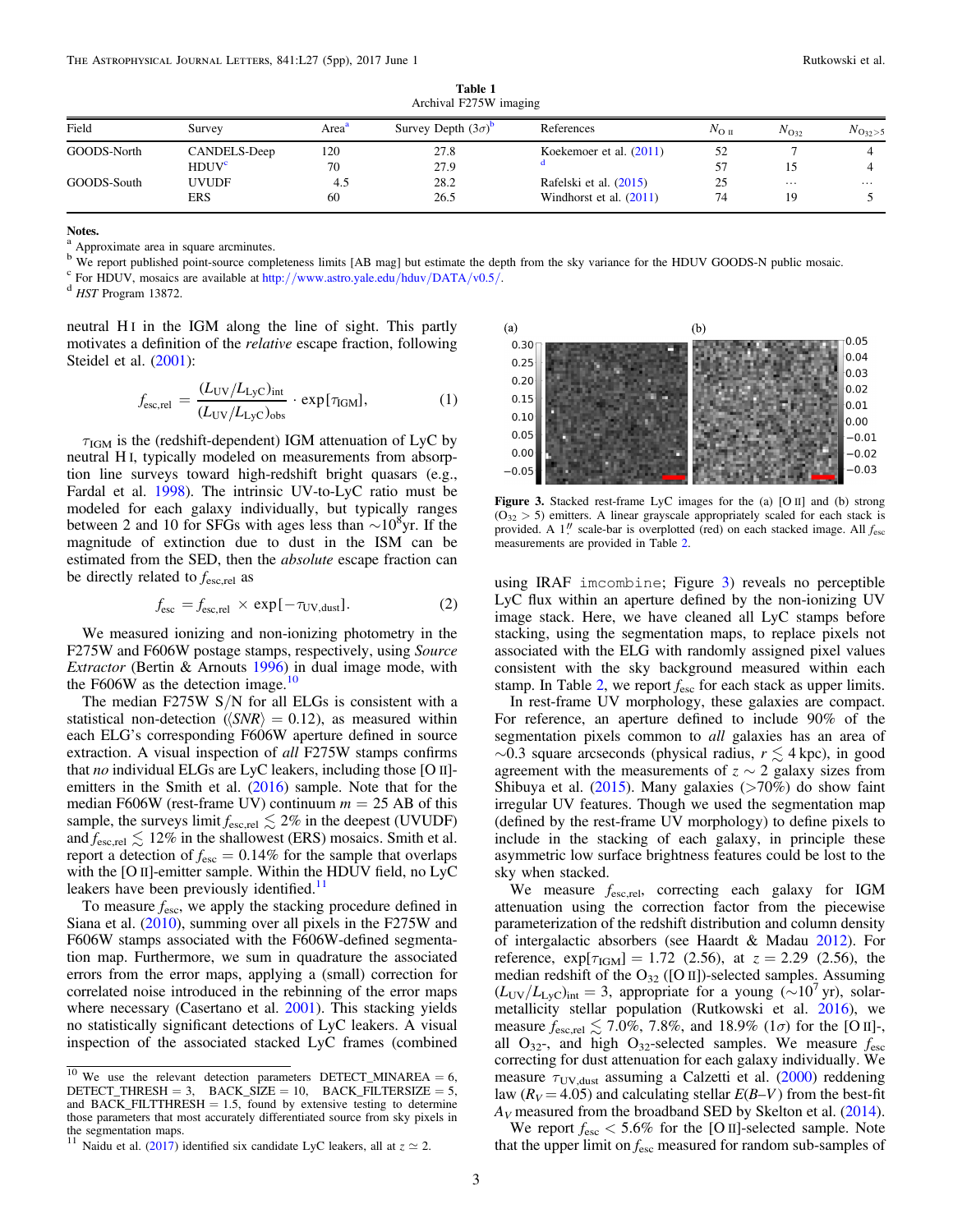Table 2 Measured UV/LyC Flux Ratios: Upper Limits to  $f_{\text{esc}}$ 

<span id="page-3-0"></span>

| Selection    | $N_{\text{obis}}$ | $\Delta(z)$     | Observed $f_{\nu, Lvc}^{\dagger}$   | Observed $f_{\nu \text{HV}}$ | IGM corr. $UV/LyC$ | $f$ LyC b<br>$J$ esc.rel | $f$ LyC<br>$\overline{\phantom{a}}$ esc |
|--------------|-------------------|-----------------|-------------------------------------|------------------------------|--------------------|--------------------------|-----------------------------------------|
| [O II]       | 208               | 2.38 < z < 2.9  | $0.45 \pm 0.27$ (1.6 $\sigma$ )     | 9.12                         | >41.49             | ${<}7.0\%$               | ${<}5.6\%$                              |
| All $O_{32}$ | 41                | 2.25 < z < 2.31 | $0.16 \pm 0.140$ (1.1 $\sigma$ )    | 4.53                         | >38.44             | ${<}7.8\%$               | ${<}6.7\%$                              |
| $O_{32} > 5$ |                   | 2.25 < z < 2.31 | $-0.02 \pm 0.090$ ( $-0.16\sigma$ ) | 1.15                         | >15.81             | ${<}18.9\%$              | ${<}14.0\%$                             |

Notes.

<sup>a</sup> Flux densities reported here in  $\mu$ Jy.<br><sup>b</sup> We assume (L<sub>UV</sub>/L<sub>LyC</sub>)<sub>int</sub> = 3; italicized entries indicate non-detections and should be interpreted as limits.

[O II]-emitters drawn exclusively from the individual (unbinned) mosaics scale approximately as  $N^{-1/2}$ , as expected from purely Poisson statistics. Thus, in future work, using a rereduction of all available F275W imaging in the CANDELS fields to improve the size of the [O II]-selected sample emitters, we will test for variations in  $f_{\rm esc}$  in sub-samples selected on, e.g., UV luminosity or inclination.

For the full O<sub>32</sub>-selected sample, we measure  $f_{\text{esc}} < 6.7\%$ ; for the  $O_{32} > 5$  sample,  $f_{\text{esc}} < 14\%$ , consistent with the expectation for Poissonian statistics if the extinction correction is appropriately re-normalized to reflect the higher average extinction reported for the  $O_{32} > 5$  sample. The mean IGM transmission for the  $O_{32}$ - and [O II]-selected samples differs by a factor of  $\sim$ 1.5, the O<sub>32</sub>-emitters are intrinsically more luminous  $(\sim 3 \times)$ , and the possibility of a non-negligible contribution from non-ionizing flux in the F275 bandpass (see Section [2](#page-0-0)) makes a direct comparison of  $f_{\text{esc}}$  upper limits for these samples more difficult.

# 4. Discussion

If these SFGs are analogs to the high-redshift sources of reionization, the measured upper limits can be informative. First, the  $1\sigma$  upper limit to  $f_{\text{esc}}$  measured for [O II]-emitter sample is inconsistent with the threshold of  $f_{\text{esc}} \geq 13\%$ required if high-redshift SFGs reionize the universe (see Robertson et al. [2015](#page-4-0)) compatible with the independent constraints on the ionization history of the IGM from the CMB (the electron scattering opacity,  $\tau_{es}$ ; see Planck Collaboration et al. [2016](#page-4-0)) and QSO absorption line studies (Mesinger & Haiman [2007](#page-4-0)). This tension is alleviated considering the  $3\sigma$   $f_{\text{esc}}$  upper limit and noting that dwarf galaxies less massive than these ELGs (with median  $M \simeq 10^{9.5-10} M_{\odot}$ ) are expected to contribute most significantly to reionization (Wise et al. [2014](#page-4-0); Robertson et al. [2015](#page-4-0)).

Note Rutkowski et al. ([2016](#page-4-0)) measured, for (H $\alpha$ -selected)  $z \sim 1$  SFGs,  $f_{\rm esc} < 4\%$  (3 $\sigma$ ). Selecting more distant SFGs using the same grism spectroscopy here, we are more sensitive to intrinsically brighter line luminosities,  $\sim$ 4 brighter at  $z \sim 2.5$ than  $z \sim 1$ , though intrinsically we can expect [O II]/H $\alpha \lesssim 1$ ( $\approx$ 0.5 at  $z \approx$  0.1; Mouhcine et al. [2005](#page-4-0)). As such, the average SFR for the [O II]-selected sample is  $\sim$ 2× that of the H $\alpha$ sample in previous work, though the median SFR is measured for 3D-HST sources from the broadband SED in contrast to, e.g., Rutkowski et al. ([2016](#page-4-0)), which used the extinctioncorrected H $\alpha$  luminosity. Thus, we caution any strict interpretation of the  $f_{\text{esc}}$  upper limits derived here for  $z \approx 2.5$ SFGs and previous work at  $z \approx 1$  as evidence for an evolution in  $f_{\text{esc}}$ .

Our observations are not deep enough to detect  $f_{\text{esc}} \sim 10\%$ , typical of the low-redshift LyC emitters (Izotov et al. [2016b](#page-4-0)), which have comparably high nebular emission line ratios or

similar star formation rate surface densities,  $\Sigma_{\rm SFR}$ .<sup>12</sup> Our upper limit on  $f_{\text{esc}}$  derived for the high  $O_{32}$  ELGs is marginally consistent ( $f_{\text{esc,rel}}$  (3 $\sigma$ )  $\lesssim$  0.57) with the detection of LyC in a similar galaxy (*ion*2;  $f_{\text{esc,rel}} = 0.64_{-0.1}^{1.1}$ ) studied by de Barros et al. ([2016](#page-4-0)), though difficult to reconcile with the high  $f_{\text{esc}}$  > 50% observed for the  $z = 3.2$  strong  $O_{32}$  ( $\gtrsim 10\%$ ) emitter observed by Vanzella et al. ([2016](#page-4-0)).

We call attention to  $f_{\text{esc}}$  measured for the small number of SFGs identified with high  $O_{32}$  emission and the implication for the contribution of their high-redshift analogs to reionization. Generally, reionization proceeds when a sufficient ionizing background can be maintained by either a large number of relatively inefficient LyC leakers or relatively fewer emitters that efficiently source LyC. The number of ionizing background photons in a cosmological volume is proportional to  $f_{\text{esc}} \times n_{\text{SFG}}$ , where  $n_{\text{SFG}}$  is the volume density of SF galaxies and  $f_{\text{esc}} \simeq 10\%$  is necessary for reionization. However, not all SF galaxies are LyC leakers. In fact, it is well established that the general population of SFGs have an escape fraction  $\ll 10\%$ (Siana et al. [2010;](#page-4-0) Grazian et al. [2016](#page-4-0)), and only the extreme  $O_{32}$  galaxies appear to meet the requisite  $f_{\rm esc}$  (Izotov et al.  $2016b$ ). If  $f_{\text{leak}}$  is the fraction of SF galaxies that are LyC leakers, then the previous relationship for the number of ionizing photons,  $N_{\text{ion}}$ , can be rewritten as  $N_{\text{ion}} \propto f_{\text{esc}} \times$  $f_{\text{leak}} \times n_{\text{SFG}}$ . In the WFC3 spectroscopic parallel survey (WISP; Atek et al.  $2010$ ), sensitive to both [O II] and [O III] emission at  $1.4 \le z \le 2.3$ , 50% of the cataloged galaxies are detected in both oxygen lines (Ross et al. [2016](#page-4-0)). Only ∼4% of these sources are  $O_{32} > 5$  emitters. With the upper limits presented here, assuming  $f_{\text{leak}} \sim 4\%$  and that this fraction does not evolve substantially to  $z \sim 6$ , such extreme objects would not support reionization. High-redshift  $(z > 3)$  SFGs do exhibit, on average, an enhanced ionization state relative to low-redshift SFGs (e.g., Stanway et al. [2014](#page-4-0)), inferred from the [O III]/H $\beta$ ratio. Recently, Faisst ([2016](#page-4-0)) modeled this increased ionization state with redshift to predict the evolution of the escape fraction evolution with redshift of  $O_{32}$ -emitters and found such galaxies to be nearly sufficient to reionize the universe at  $z \sim 6$ . Clearly, direct measurement of the median escape fraction for strong emitters  $(0_{32} > 5)$  with HST at  $z < 3$  is critical. This, in combination with the direct measure of the evolution of the number density of such extreme  $O_{32}$  galaxies toward the epoch of reionization  $(z > 7)$ , a key result for *JWST*, will ultimately determine whether such sources may reionize the universe.

<sup>&</sup>lt;sup>12</sup> We measure  $-2 \lesssim \log(\Sigma_{\rm SFR}) \lesssim 1$  [M<sub>☉</sub> yr<sup>-1</sup> kpc<sup>-2</sup>] for O<sub>32</sub>-emitters, using the 3D-HST broadband SFR and area from each galaxy's F606W segmentation map.